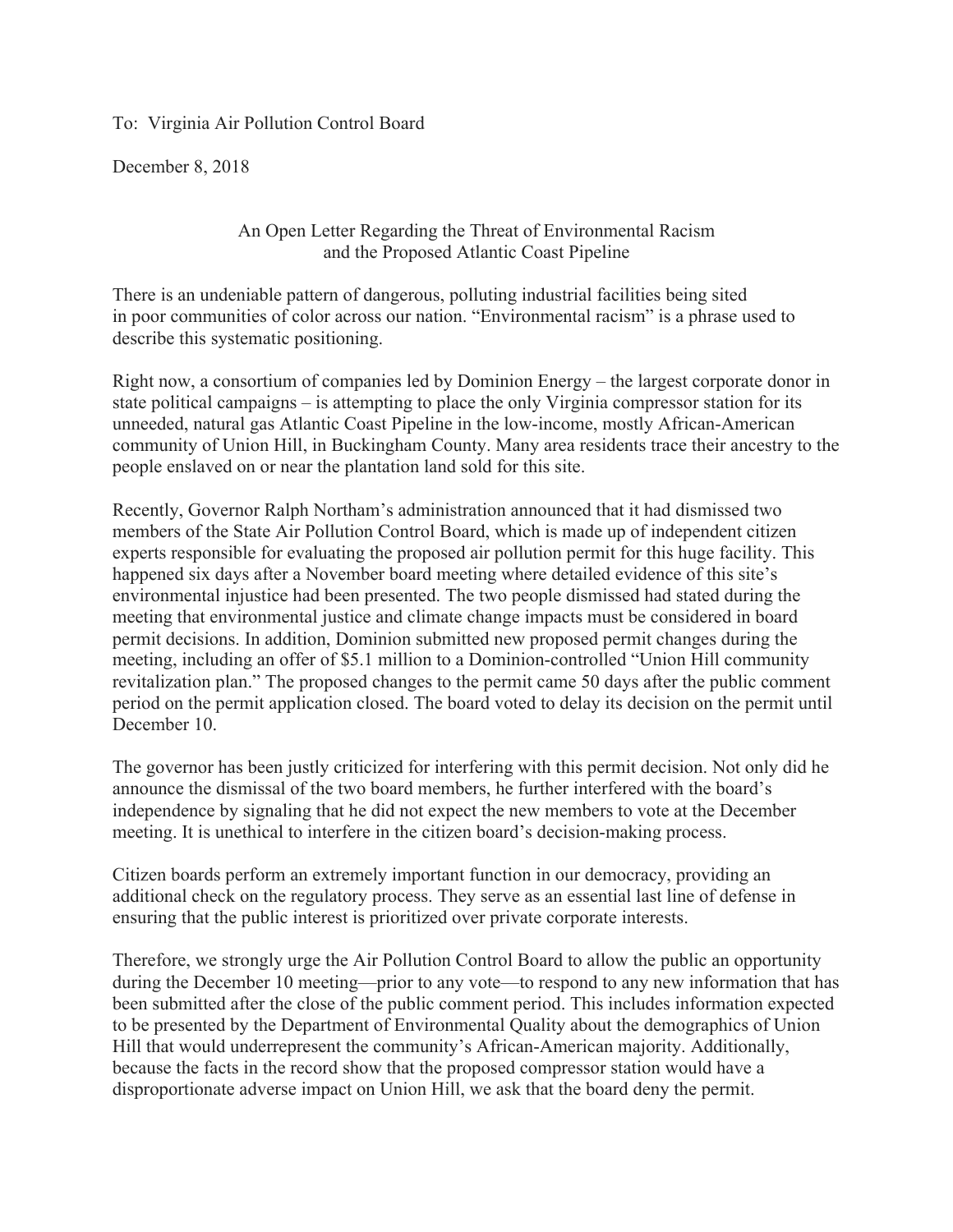On August 16, the Governor's own Advisory Council on Environmental Justice called for a moratorium on the Atlantic Coast Pipeline until completion of serious investigations of credible environmental justice issues. Governor Northam, Attorney General Mark Herring, Secretary of Natural Resources Matt Strickler and Department of Environmental Quality Director David Paylor must honor the environmental justice matters in this air permit decision. It must be addressed now.

The legacy of placing toxic facilities in places where they disproportionately affect poor communities of color is unjust and unacceptable and needs acute examination. It is not right to look the other way while this continues.

Respectfully,

Pastor Paul Wilson, Union Hill Union Grove Baptist Church Chad Oba, President, Friends of Buckingham, Impacted Landowner Lakshmi Fjord, Anthropologist, Friends of Buckingham, Yogaville

 $CC<sup>2</sup>$ Governor Ralph Northam Attorney General Mark Herring Secretary of Natural Resources Matt Strickler Department of Environmental Quality Director David Paylor

## **In Solidarity:**

Karenna Gore – Director of Center for Earth Ethics

Tim Guinee – Actor, Chair of Climate Reality Hudson Valley Chapter

Norman Lear – Chairman of Act III

Lyn Lear – Producer, Activist

Marie Gillespie - Impacted resident of Union Hill, Buckingham, Va

Don Cheadle - Oscar-nominated actor, Producer, Director, Writer

Ella Rose - Impacted resident of Union Hill, Buckingham, Va

Rev. Lennox Yearwood, Jr. - President of Hip Hop Caucus

Del. Mark Keam - Virginia House of Delegates of the 35th District

Del. Sam Rasoul - Virginia House of Delegates of the 11th District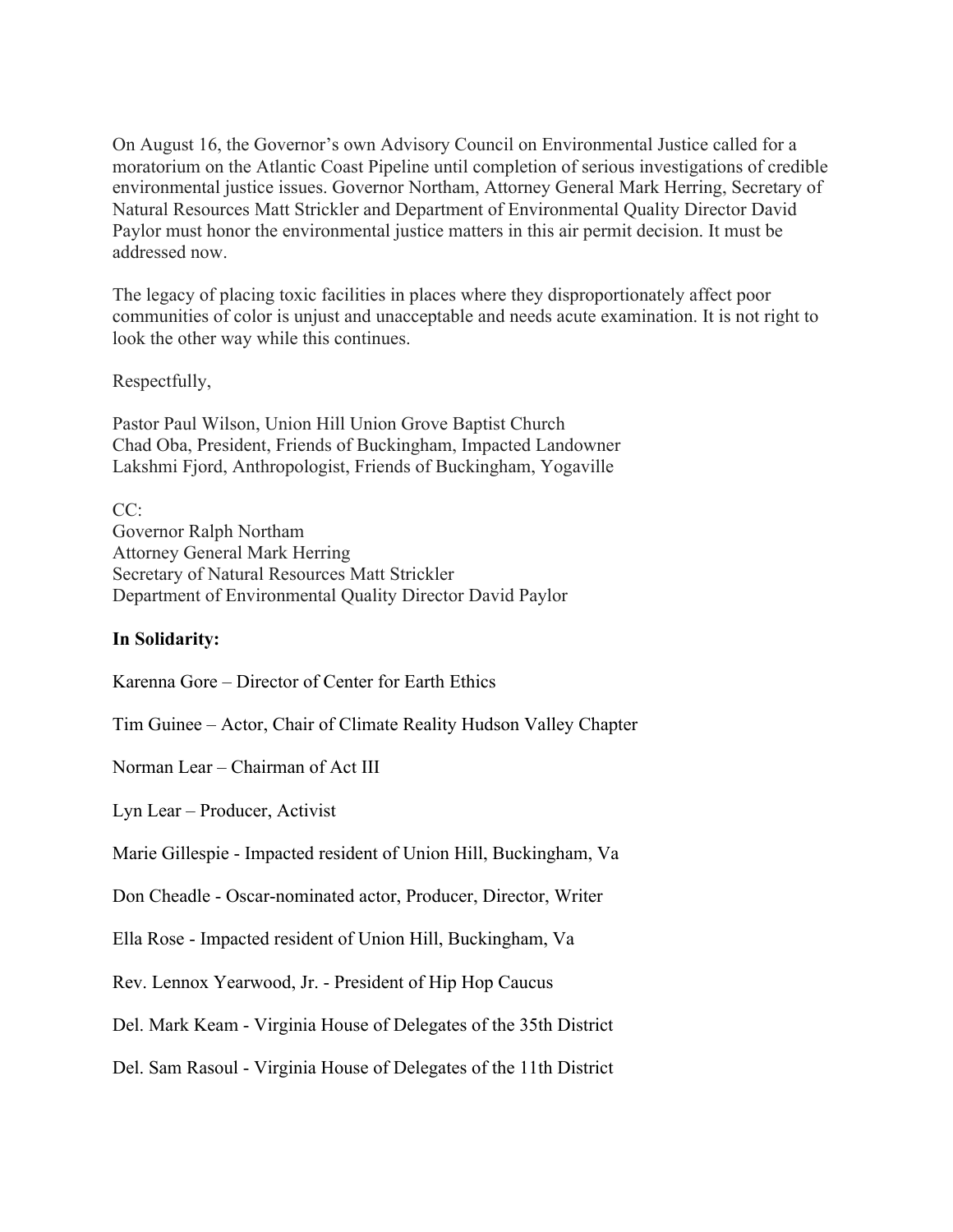Ken Berlin - President and CEO of Climate Reality Project

Irene Ellis Leech - Impacted landowner of Buckingham, Va

Debbie Levin - President and CEO of Environmental Media Association

William F. Limpert – Impacted landowner of Bath County, Va, Allegheny-Blue Ridge Alliance, Highlanders for Responsible Development, Sierra Club

Lynn S. Limpert - Impacted landowner of Bath County, Va

Ed Begley Jr. - Emmy-nominated actor, Activist

Rev. Dr. Gerald L. Durley - Board Chair of Interfaith Power and Light

Paul Gallay – President of Riverkeeper

Tom Cormons - Executive Director of Appalachian Voices

Mustafa Ali Santiago - Environmental justice advocate

Edward Zwick - Oscar-winning producer, Director, Writer

Jamie Sarai Margolin - Executive Director of Zero Hour

Ruby and John Laury - Impacted landowners in Union Hill, Va, Union Grove Baptist Church, Friends of Buckingham, Concern for the New Generation

Manna Jo Greene - Environmental Action Director of Hudson River Sloop Clearwater

Ada Washington – Impacted resident of Union Hill, Va

Tom Benevento - Virginia Governor's Advisory Council on Environmental Justice

Mary Finley-Brook - Virginia Governor's Advisory Council on Environmental Justice

Lisa Lefferts, MSPH – Impacted landowner, Horizons Eco Village

Heidi Dhivya Berthoud, LMT, LYT, RDH – Secretary Friends of Buckingham; Buckingham: We the People

Warren Leight – Pulitzer Prize finalist, Writer

Ernie Reed – Member of Board of Supervisors, Nelson County, Va

Swami Dayananda - LOTUS Center for All Faiths, Yogaville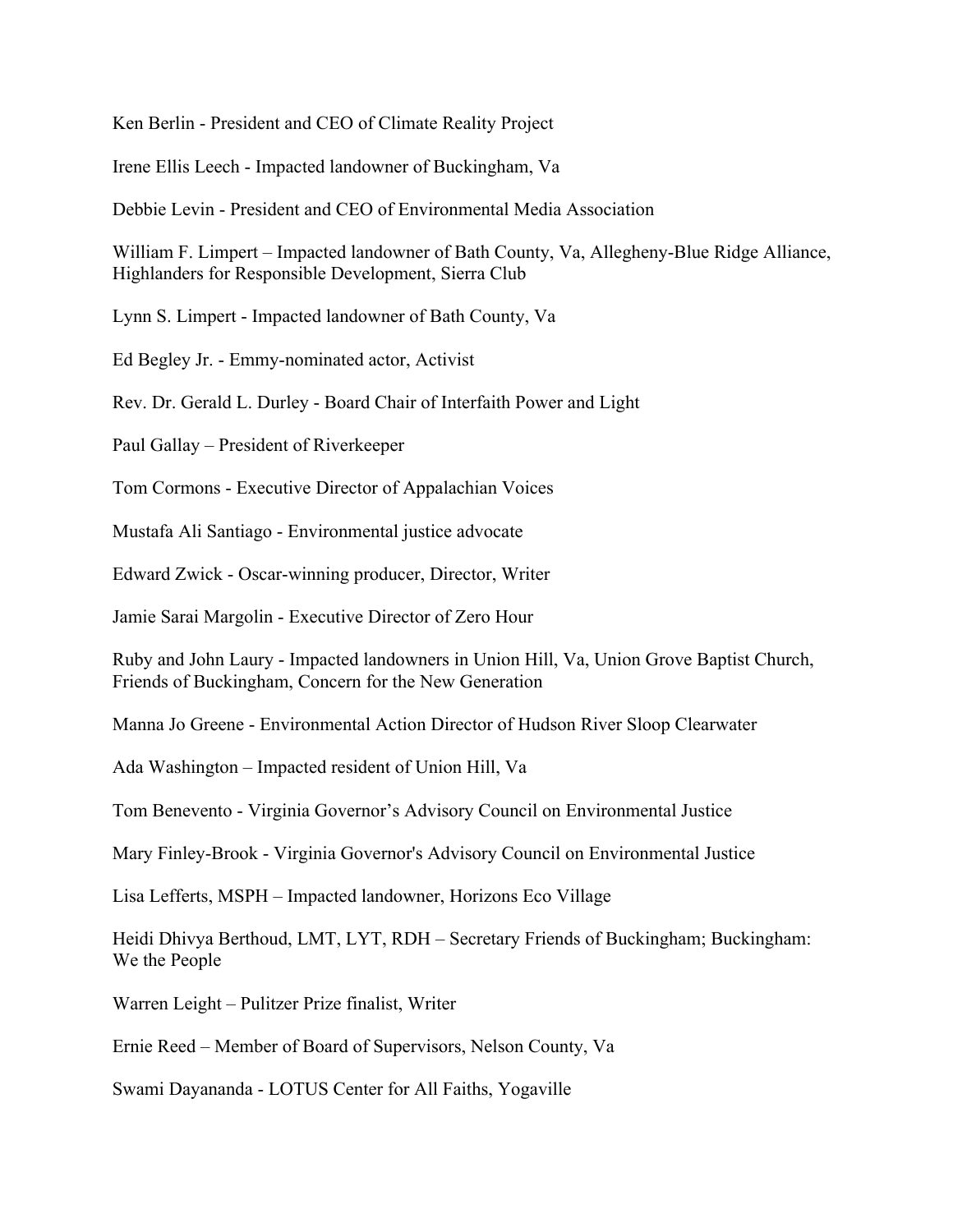Rev. Fletcher Harper - Executive Director of GreenFaith

Rev. Faith Harris – Chair of Virginia Interfaith Power and Light

Richard Walker – Union Hill ancestry, CEO and Founder of Bridging the Gap in Virginia

Beth Roach - Vice Chair of Governor's Advisory Council on Environmental Justice, Mothers Out Front

Montina Cole - GreenFaith Fellow

Joyce Burton - Landowner Liaison with Friends of Nelson

Mark Antoniewicz - Director of Communications with Hip Hop Caucus

Terence Muhammad - N.O.I., Community activist, Hip Hop Caucus

Kenda Hanuman - Buckingham: We the People, Yogaville

Piper Perabo - Actor, Activist

Brian Johns - Executive Director of Virginia Organizing

Gioia Timpanelli – Winner of National Book Award and two Emmy Awards

Richard and Jill Averitt – Impacted landowners in Nelson County, Rockfish Valley Investments, LLC (DBA Spruce Creek Resort and Market), Friends of Nelson

Siva Ernie Moore - Executive Director of Yogaville

Jeeva Abbate - Yogaville Environmental Solutions

Mindy Zlotnick -Yogaville Environmental Solutions, Buckingham: We the People

Eleanor Amidon – Organizer with Pipeline Education Group

Kristin Mink - Environmental activist

Sean Michael Haggerty

Lorne Stockman - Senior Research Analyst with Oil Change International

Kirk Bowers, P.E. - Pipelines Program Coordinator with Sierra Club Virginia Chapter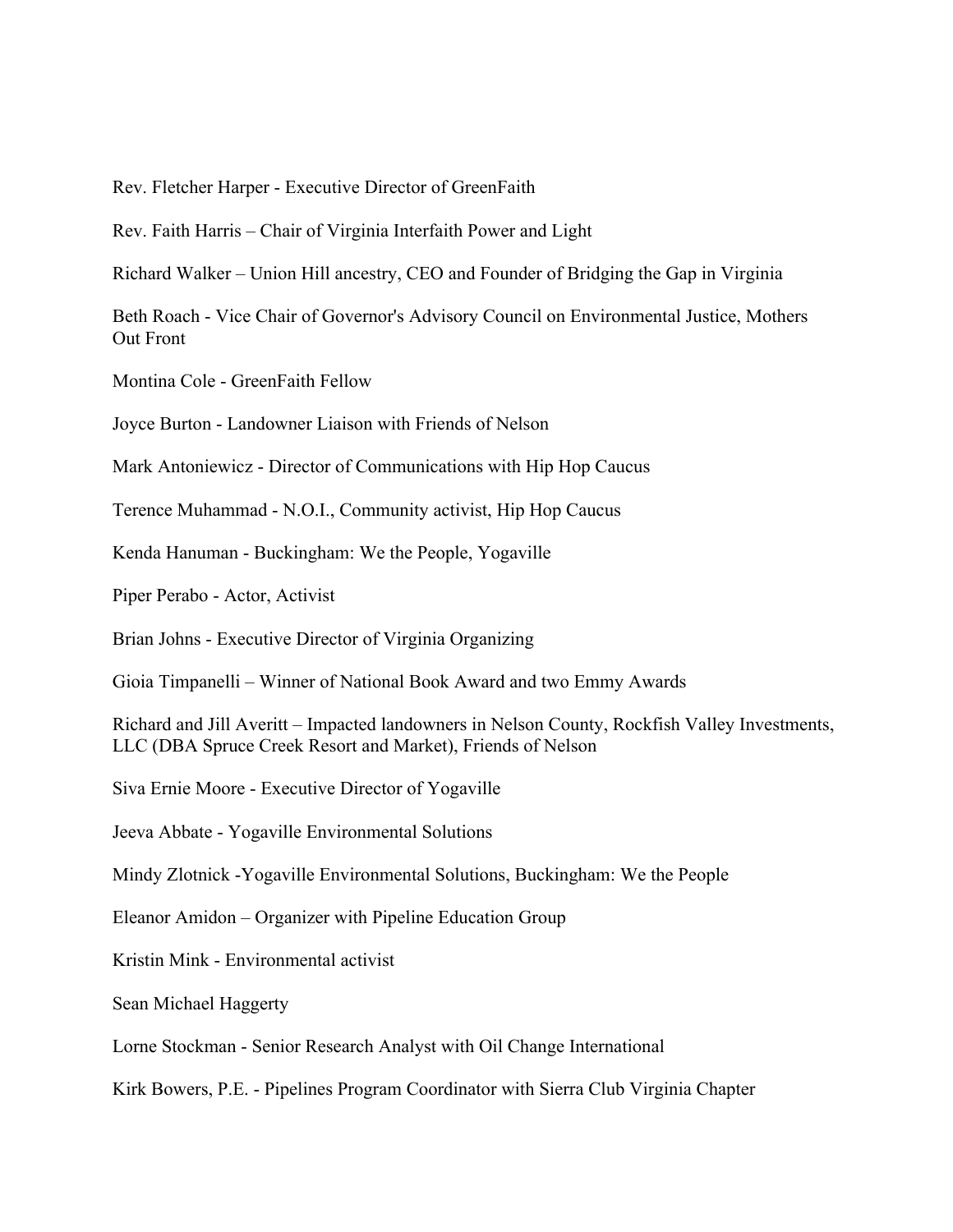Lewis Freeman - Executive Director of Allegheny-Blue Ridge Alliance

William Espinosa - Executive Committee member of Cville 100

Kendyl Crawford – Director of Virginia Interfaith Power & Light

Kay Ferguson - ARTivism

Barbara Gottlieb – Director of Environment & Health, Physicians for Social Responsibility

Mike Tidwell – Director of Chesapeake Climate Action Network

Barb Adams - RVA Interfaith Climate Justice League

Lee Williams - Divest RVA

Freeda Cathcart – Founder of Indivisible Virginia

John Cruickshank – Chair of Piedmont Group of the Sierra Club

Stacy Lovelace - Co-founder of Virginia Pipeline Resisters

Jessica Sims - Co-founder of Virginia Pipeline Resisters

Ruth Turner - Magnolia Productions, Wild Virginia

Thomas Burkett - Virginia River Healers

Maya Stewart-Silver - Friends of Nelson

Freeman Allan – Vets for Peace, Cancel Compressor Coalition, VCSamerica.org

Karen Anderson - Sierra Club, Piedmont Chapter

Jennifer Trippeer - Reclaim Augusta

David Copper - Reclaim Augusta

Emily Little, RN - Volunteer with Generation 180

Elizabeth K Williams, MD - Fellow American Academy of Pediatrics (retired) Board Member of Wild Virginia

Kimberly Williams - Mothers Out Front Team, Norfolk, Va